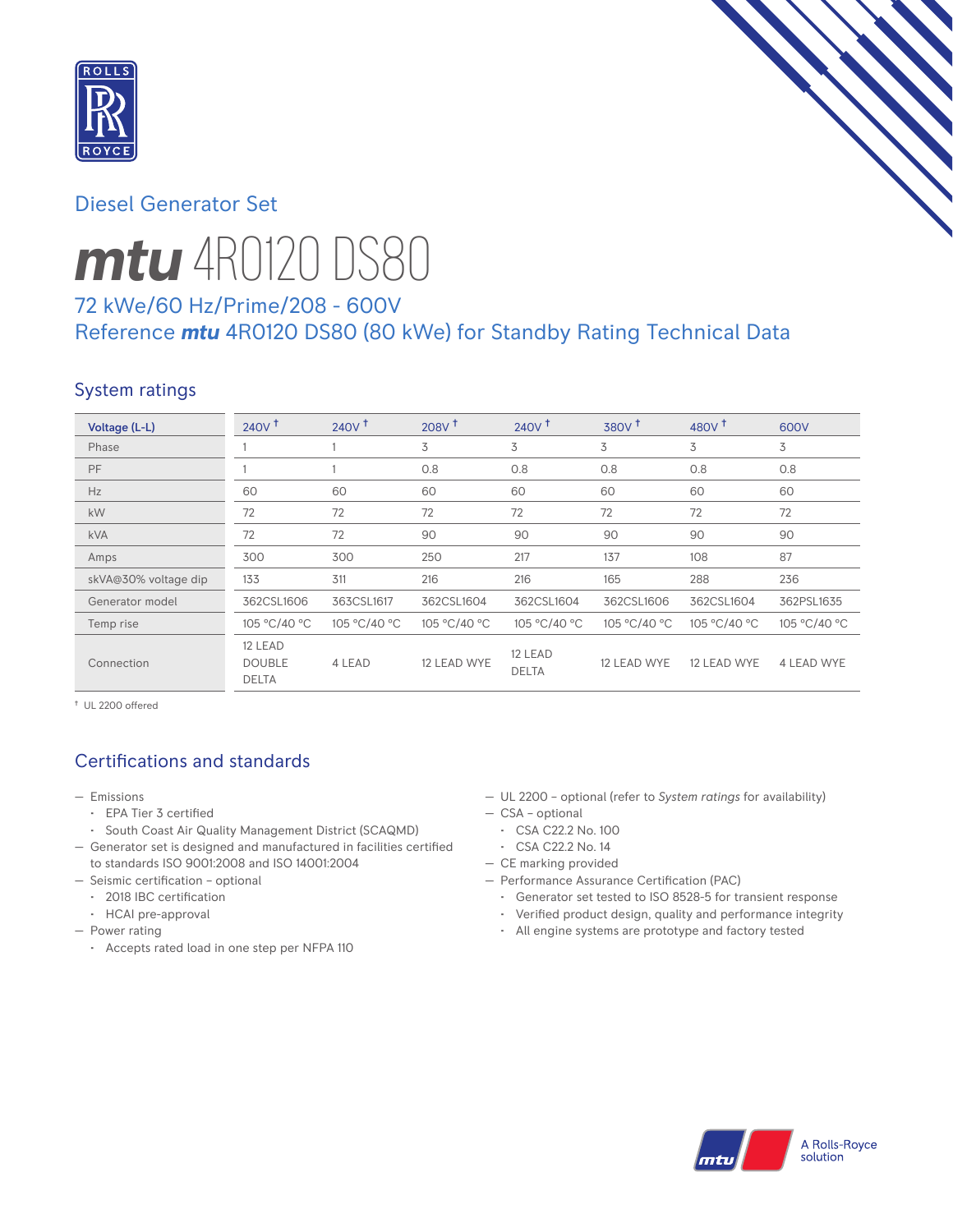## Standard features \*

- Single source supplier
- Global product support
- Two (2) Year/3,000 Hour Basic Limited Warranty
- OM924LA diesel engine
	- 4.8 liter displacement
	- 4-cycle
- Engine-generator resilient mounted
- Complete range of accessories
- Cooling system
	- Integral set-mounted
	- Engine-driven fan

# Standard equipment \*

#### Engine

- Air cleaners
- Oil pump
- Oil drain extension and shut-off valve
- Full flow oil filter
- Fuel filter with water separator
- Jacket water pump
- Thermostat
- Blower fan and fan drive
- Radiator unit mounted
- Electric starting motor 12V
- Governor electronic isochronous
- Base formed steel
- SAE flywheel and bell housing
- Charging alternator 12V
- Battery box and cables
- Flexible fuel connectors
- Flexible exhaust connection
- EPA certified engine

#### Generator

- NEMA MG1, IEEE, and ANSI standards compliance for temperature rise and motor starting
- Self-ventilated and drip-proof
- Superior voltage waveform
- Solid state, volts-per-hertz regulator
- $\pm$  1% voltage regulation no load to full load
- Brushless alternator with brushless pilot exciter
- 4 pole, rotating field
- 105 °C maximum prime temperature rise
- 1-bearing, sealed
- Flexible coupling
- Full amortisseur windings
- 125% rotor balancing
- 3-phase voltage sensing
- 100% of rated load one step
- 5% maximum total harmonic distortion
- Generator
	- Brushless, rotating field generator
	- 2/3 pitch windings
	- 300% short circuit capability with optional Permanent Magnet Generator (PMG)
- Digital control panel(s)
	- UL recognized, CSA certified, NFPA 110
	- Complete system metering
	- LCD display

#### Digital control panel(s)

- Digital metering
- Engine parameters
- Generator protection functions
- Engine protection
- SAE J1939 engine ECU communications
- Windows®-based software
- Multilingual capability
- Communications to remote annunciator
- Programmable input and output contacts
- UL recognized, CSA certified, CE approved
- Event recording
- IP 54 front panel rating with integrated gasket
- NFPA 110 compatible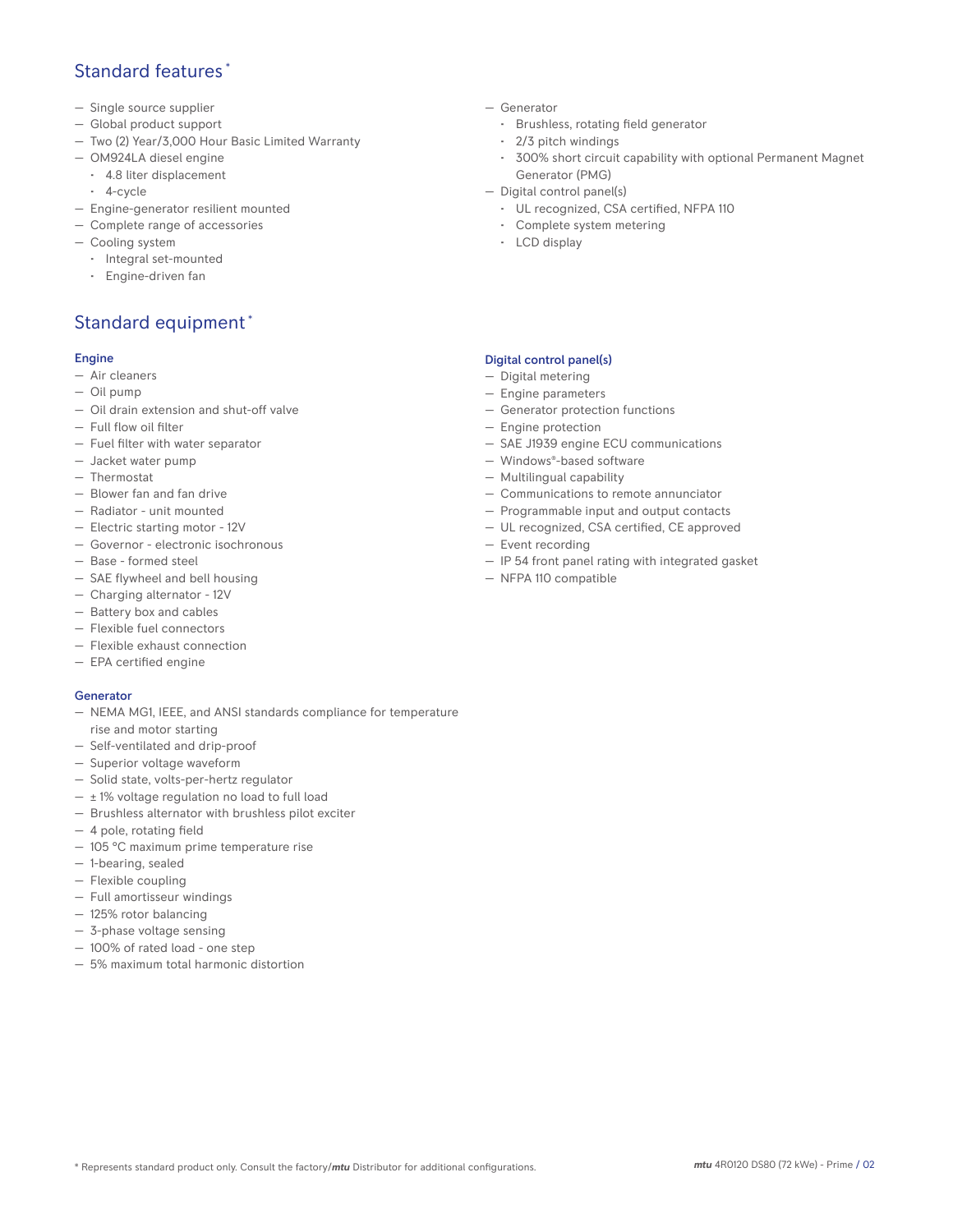# Application data

### Engine

| Manufacturer                         | Mercedes-Benz                            |
|--------------------------------------|------------------------------------------|
| Model                                | OM924LA                                  |
| Type                                 | 4-cycle                                  |
| Arrangement                          | 4-inline                                 |
| Displacement: $L$ (in <sup>3</sup> ) | 4.8 (293)                                |
| Bore: cm (in)                        | 10.6(4.17)                               |
| Stroke: cm (in)                      | 13.6 (5.35)                              |
| Compression ratio                    | 17.5:1                                   |
| Rated rpm                            | 1,800                                    |
| Engine governor                      | MR <sub>2</sub> / CPC <sub>4</sub> -ECAN |
| Maximum power: kWm (bhp)             | 134 (180)                                |
| Steady state frequency band          | ± 0.25%                                  |
| Air cleaner                          | dry                                      |
| Liquid capacity                      |                                          |

## Total oil system: L (gal) 15.8 (4.2) Engine jacket water capacity: L (gal) 7 (1.8)<br>System coolant capacity: L (gal) 20.8 (5.5) System coolant capacity: L (gal)

#### Electrical Electric volts DC 12 Cold cranking amps under -17.8 °C (0 °F) 950 Batteries: group size 31 Batteries: quantity 1

#### Fuel system

| Fuel supply connection size    | $-6$ JIC     |
|--------------------------------|--------------|
| Fuel supply hose size          | $3/8"$ ID    |
| Fuel return connection size    | $-6$ JIC     |
| Fuel return hose size          | $3/8"$ ID    |
| Maximum fuel lift: m (ft)      | 2.7(9)       |
| Recommended fuel               | diesel #2    |
| Total fuel flow: L/hr (gal/hr) | 328.2 (86.7) |

## Fuel consumption\*

| <b>FUBL CONSUMPTION</b>                                                 |              |
|-------------------------------------------------------------------------|--------------|
| At 100% of power rating: L/hr (gal/hr)                                  | 20.9(5.5)    |
| At 75% of power rating: L/hr (gal/hr)                                   | 16.5(4.4)    |
| At 50% of power rating: L/hr (gal/hr)                                   | 11.3(3)      |
|                                                                         |              |
| * Based on 362CSL1604 480 volt generator set                            |              |
| Cooling - radiator system                                               |              |
|                                                                         | 50 (122)     |
| Ambient capacity of radiator: °C (°F)                                   |              |
| Maximum restriction of cooling air:                                     |              |
| intake and discharge side of radiator: kPa (in. $H_2O$ )                | 0.12(0.5)    |
| Water pump capacity: L/min (gpm)                                        | 143(37)      |
| Heat rejection to coolant: kW (BTUM)                                    | 33.6 (1,911) |
| Heat rejection to air to air: kW (BTUM)                                 | 21.3(1,211)  |
| Heat radiated to ambient: kW (BTUM)                                     | 22.2 (1,263) |
| Fan power: kW (hp)                                                      | 3.3(4.4)     |
| Air requirements                                                        |              |
| Aspirating: *m <sup>3</sup> /min (SCFM)                                 | 8.2(290)     |
| Air flow required for radiator                                          |              |
| cooled unit: *m <sup>3</sup> /min (SCFM)                                | 209 (7,381)  |
| Remote cooled applications; air flow required for                       |              |
|                                                                         |              |
| dissipation of radiated generator set heat for a                        |              |
| maximum of 25 °F rise: *m <sup>3</sup> /min (SCFM)                      | 81 (2,860)   |
| * Air density = $1.184$ kg/m <sup>3</sup> (0.0739 lbm/ft <sup>3</sup> ) |              |
| <b>Exhaust system</b>                                                   |              |
| $G_2$ c tamperature (stack) <sup>, o</sup> C ( $0$ E)                   | ZZA (GZA)    |

| Gas temperature (stack): °C (°F)                            | 334 (634) |
|-------------------------------------------------------------|-----------|
| Gas volume at stack temperature: m <sup>3</sup> /min (CFM)  | 20.3(717) |
| Maximum allowable back pressure at                          |           |
| outlet of engine, before piping: kPa (in. H <sub>2</sub> O) | 6.5(26)   |
|                                                             |           |